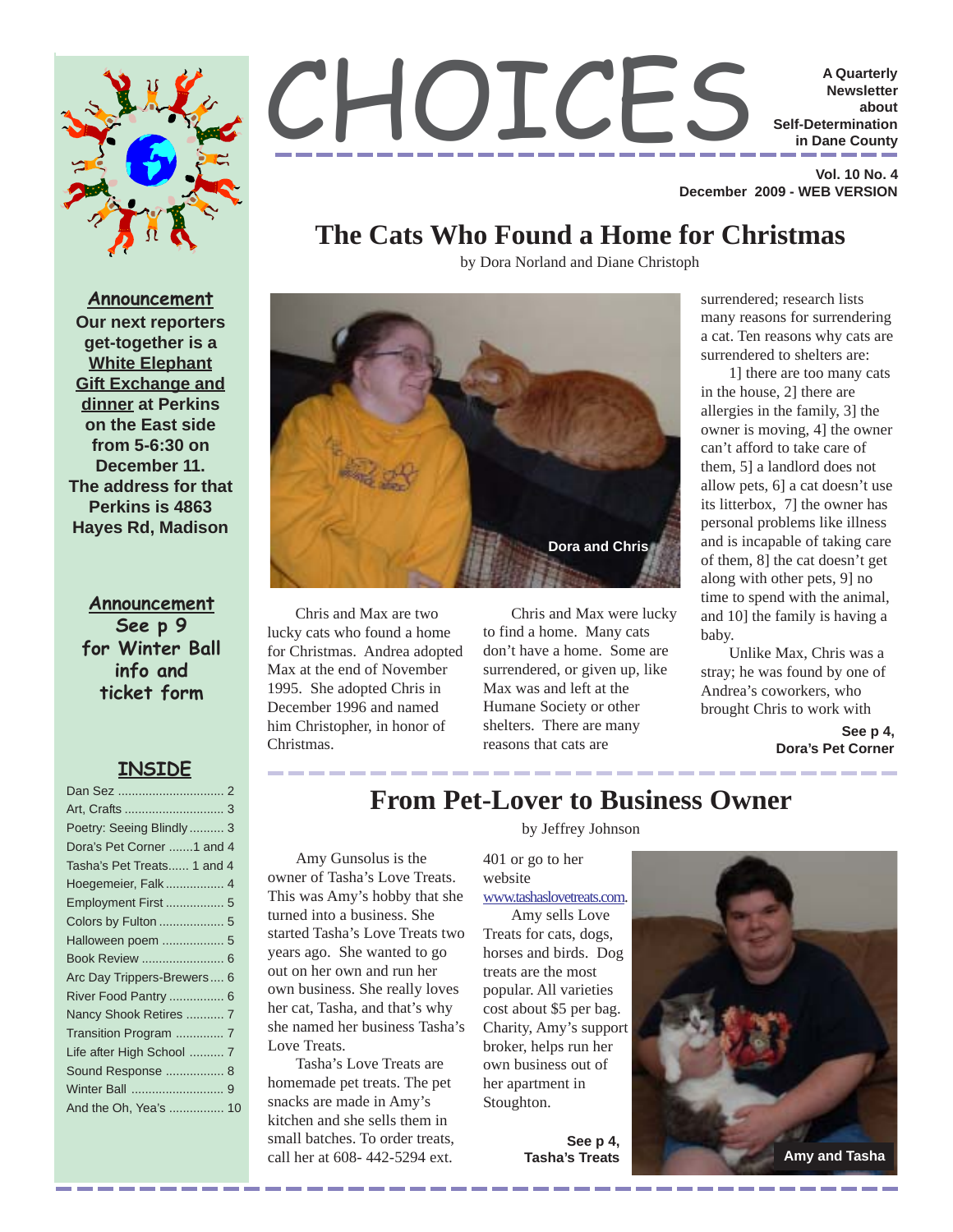# **DAN SEZ**



*Dan Rossiter is the Manager of Developmental Disabilities Services at Dane County Human Services*



Well, folks this is my last "Dan Sez". I'm going to retire at the end of the year, after a mere 22 ½ years here at the County. During that time, I have been witness to an extraordinary growth in our system of support to folks with developmental disabilities, although it certainly hasn't been without its difficulties. Between rules that don't seem to make a great deal of sense, the rising and falling of our economy and trying to do more with less, there has been a bunch of challenges. But what remains a constant, is our shared vision that all people are vital, integral components of community and our continued search to make that real.

 Now I could go on about all the changes I've seen, but that'd be pretty boring. So, I'll spare you all that. However, if you do have trouble getting to sleep at night, send for your copy of The Dan Lectures: Lessons Learned over the Past 22 ½ Years, available soon on 14 compact discs. A sample from disc #1: "Love is an awesome thing. Beauty is a blossom. If you want your finger bit, just poke it at a possum." Thought provoking, isn't it? Words to live by.

Back to that vision thing. It is what brought me and my wife to Madison in the first place. We wanted to be someplace where instead of asking "can a particular creative thing be done?" the question was "how can this creative thing be done? And how soon?" Dane County has been and will continue to be the most innovative, thoughtful system anywhere. No matter what path it takes…Family Care, IRIS…no matter what.

 It is hard not to sound trite here because words can seldom express deep and true feelings, but it has been a privilege and a pleasure working with everyone who reads this newsletter and all the people who should.

 And I hope and plan to continue to be part of realizing our shared vision. So, I'll see ya around.

Respectfully yours,

*Dan*

P.S. I should also mention that Monica Bear got the short straw and will be filling my position on an interim basis

## **Magician, Singer Stuart Stotts & Open House**



People First Stoughton will be celebrating the  $10<sup>th</sup>$  anniversary of People First Wisconsin with an open house on Sunday December 6<sup>th</sup> from 11AM to 3 PM at 154 E Main (former Stolen Heart). We are people with various abilities that have come together to advocate for ourselves. Stop by and see what we have been up to and meet some of our members. We will be having a singer song writer Stuart Stotts, a magician, cake, refreshments and a special recognition of some people that have made significant contributions for people living with a disability.

## **People First of Dane County Celebrate People First Wisconsin 10<sup>th</sup> Anniversary**

| <b>WHEN:</b>            | December 10, 6:30-9:00                                                                        |
|-------------------------|-----------------------------------------------------------------------------------------------|
| <b>WHERE:</b>           | James Reeb Unitarian Universalist Church, 2146 E. Johnson St. Madison WI                      |
| <b>WHO SHOULD COME:</b> | Self-advocates, supporters of self-advocates, support staff, agency staff,<br>county managers |
| <b>WHAT:</b>            | Dinner, Awards, Cake, Dance, Raffle prizes                                                    |
| <b>FOOD:</b>            | Sandwiches and snacks                                                                         |
| COST:                   | Tickets are \$5 - reserve ticket by calling Stefanie at 263-5557                              |
| <b>AWARDS:</b>          | People First of WI Award: Waisman Outreach; Jed Buza Award: Dan Remick                        |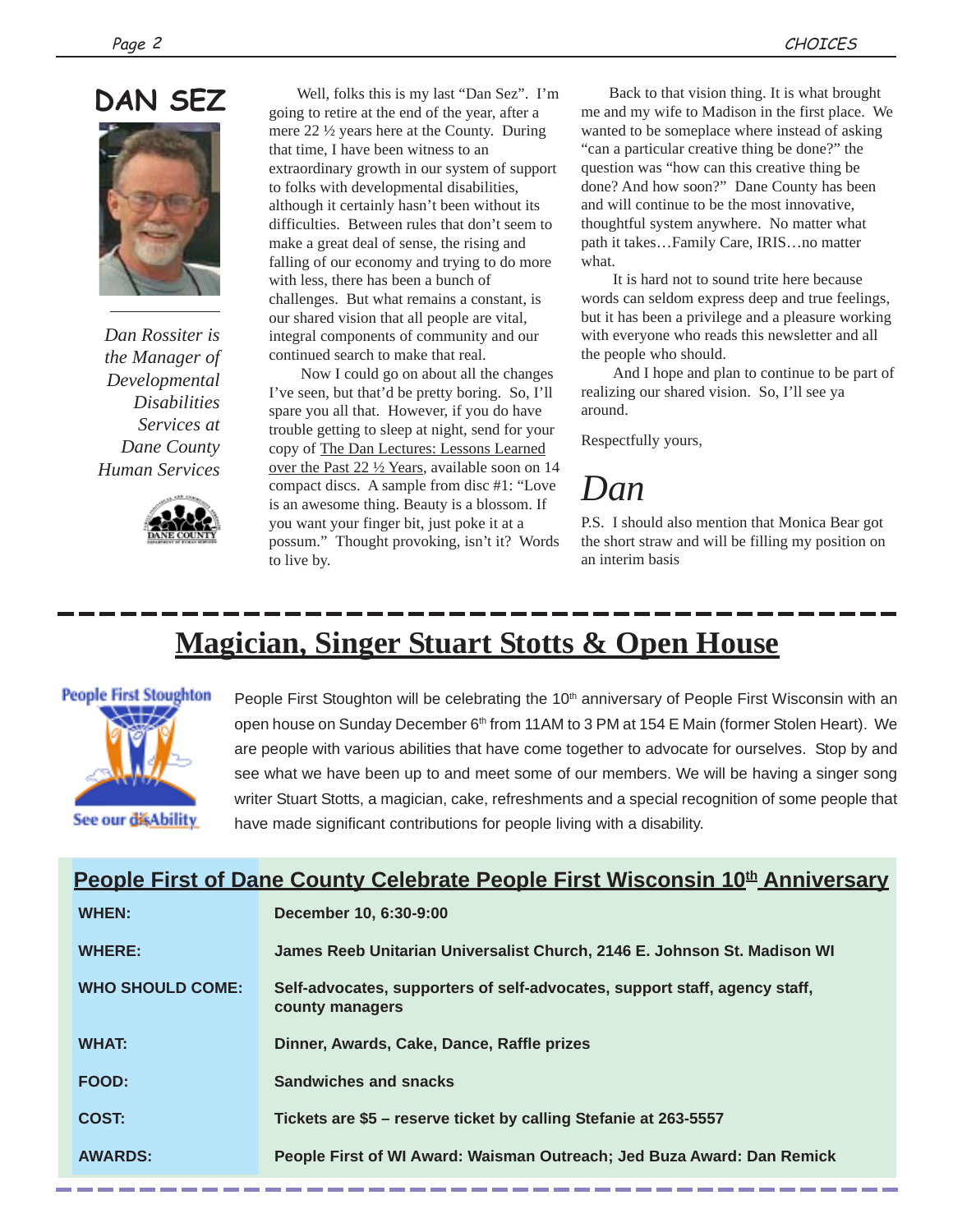## **Color of a Spectrum**

by Cindy Wegner

On a Wednesday in August, Open Doors Studio had their art exhibit at the City County Building. There were a lot of paintings for sale. There were also snacks.

A schoolteacher bought my painting for \$40. She bought a Joe Wahler painting a few years ago and has been coming to the Open Doors art exhibit

ever since. Open Doors Studio is part of VSA Arts of Wisconsin.





### **Waisman Craft Workshops** by Cindy Wegner

Rachel Weingarten arranged craft workshops at the Waisman Outreach Center. At the first workshop, we made cards. At the second workshop we made Halloween decorations. The next workshop, we will be working on Thanksgiving decorations. The one after that will be Christmas crafts. Mary Ellen teaches the classes. Each class costs \$5 and all materials are included.

### **SEEING BLINDLY by Dale Buttke**

**I was seeing things regularly And life took me not too seriously Meaning that I started feeling blinded From the glare from off the snow, I got blinded.**

**From the early 80's, I had to wear sunglasses, Even when the skies were cloudy, I swear And if that wasn't enough, Black spots were too tough. And then came a miracle pill I had to take, so I won't be ill.**

**And so, being snow blinded I had to wear prescription sunglasses Even when it's a cloudy day People go by and look at me and say "Why can't that guy see today"? But I have to wear them anyway I don't care what they say Even when it's sunny or cloudy I wear sunglasses for my eyes.**

## **YMCA Holiday Art Expo**

**Local artists with disabilities display their paintings and useful decorative ceramics. Featuring work by Fulton Dam, Dan Stace and more! Items will be available for purchase.**

**Thursday, December 10 6:00 - 8:00 pm Lussier Family East YMCA 711 Cottage Grove Rd**

> **www.ymcadanecounty.org 608-221-1571**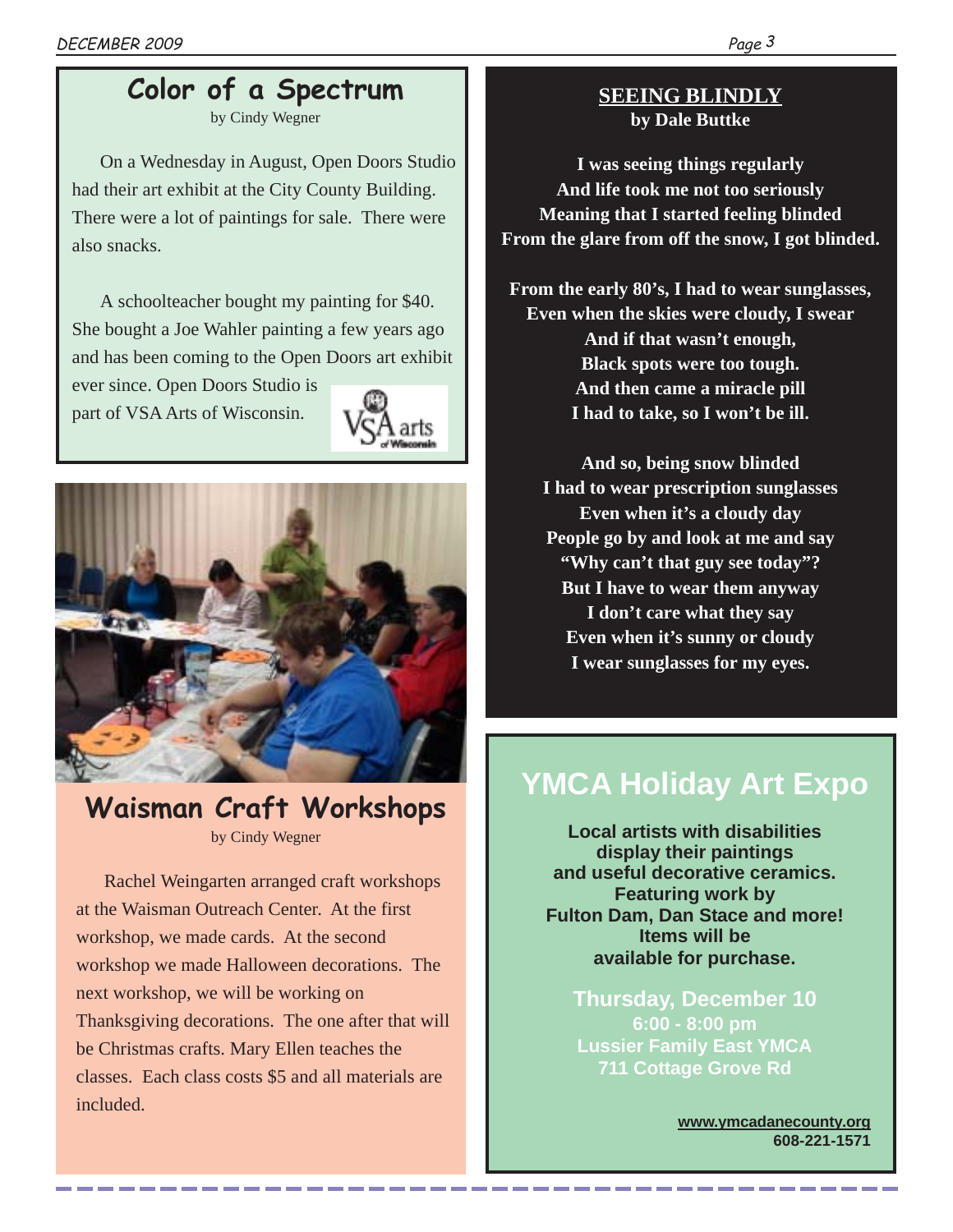#### Page <sup>4</sup> CHOICES

## *DORA'S PET CORNER*

#### **(continued from page 1)**

her. He found a home with Andrea.

When you find a stray you don't know their background, whether they once had a home or anything about why they are a stray. Some strays have lived much of their life without a home, trying to find food and shelter on their own. Research mentions that many strays are lost pets that were not kept indoors or provided with identification tags where you list the owner, phone numbers and other important information. Without this there is no way to contact the owner. It's not that hard to get identification tags for your pet. Look at your nearest store for machines that make ID tags for cats and dogs. Cats can also be microchipped to provide this information.

Max and Chris were adopted when they both were about 6-8 months old. Max was adopted first. Andrea already had a cat and a dog at that time. Chris

was adopted the next year. This meant she had to make sure that they all got along. When she brought one home she kept it separated in its own room. She could spend time to get to know them and they could get to know her. After awhile she introduced them to each other so they'd get to know each other. She always supervised them and was there for them so they learned to trust each other and her.

Luckily all the cats and the dog got along over time. We asked Andrea if Max and Chris had changed since their adoption. Max hadn't changed much, Andrea said, but Chris became mellower and not so rambunctious. They've become good friends. Max is now 14 and Chris is 13. They've spent most of their life together.

Andrea said that what she likes about Max is his soft fur, his communications in 'cat language'. Max can also open doors with his paws. What she likes about Chris is his ability to do tricks like a dog. And he is really playful.



To find out more about cats in need of a home go to the Dane County Humane Society's website www.giveshelter.org or give them a call at 838-0413. Another shelter you can contact is Angel's Wish. Check out their website at www.angelswish.org or call 848-4174.

You too can adopt a cat for Christmas.

**(continued from page 1)**



#### **"Where can I buy Amy's Pet Treats?"**

Amy sells her pet treats at several different locations in the Madison area: in Stoughton at the **Yahara Co-op** and **Big Sweeties** (also in Watertown), and in Madison at **Nutzy Mutz**, **Bad Dog Frida**, **Wagging Tails**, **Goochi Poochi**, **Susan's All Breed Pet Grooming**, and at outdoor events at **Pet Supermarke**t. Amy will also be selling her treats at the following upcoming events: **Stoughton Victorian Holiday Show** on December 5<sup>th</sup>.

## **Interview with Mr. Jim Hoegemeier**

by Dan Remick

I interviewed Mr. Jim Hoegemeier, Director of Arc of Wisconsin. I asked Jim how he likes his job as director. He said he enjoys meeting lots of new people in our state. When asked if Southern Wisconsin Center will be closing down in the next 2 or 3 years, Mr. Hoegemeier said it will become a very short term facility with a goal to get people back into the community. The Arc has had a strong run of 60 years in Wisconsin that Jim wants to use as a foundation for the next 60 years. Hopefully in the future the Arc will not be seen only as an advocacy agency, it will become a resource for families as well.

### **Here's what Kathleen Falk has to say about the budget:** by Dan Remick

*"Despite the most challenging budget times since the Great Depression, I am committed to making sure Dane County continues to have the best programs and services to assist those with developmental disabilities. The budget recommended to me by the Human Services Department increases the total dollars committed to persons with development disabilities to almost \$80 million. Human Services and Public Safety have and will continue to be my budget priorities in 2010."*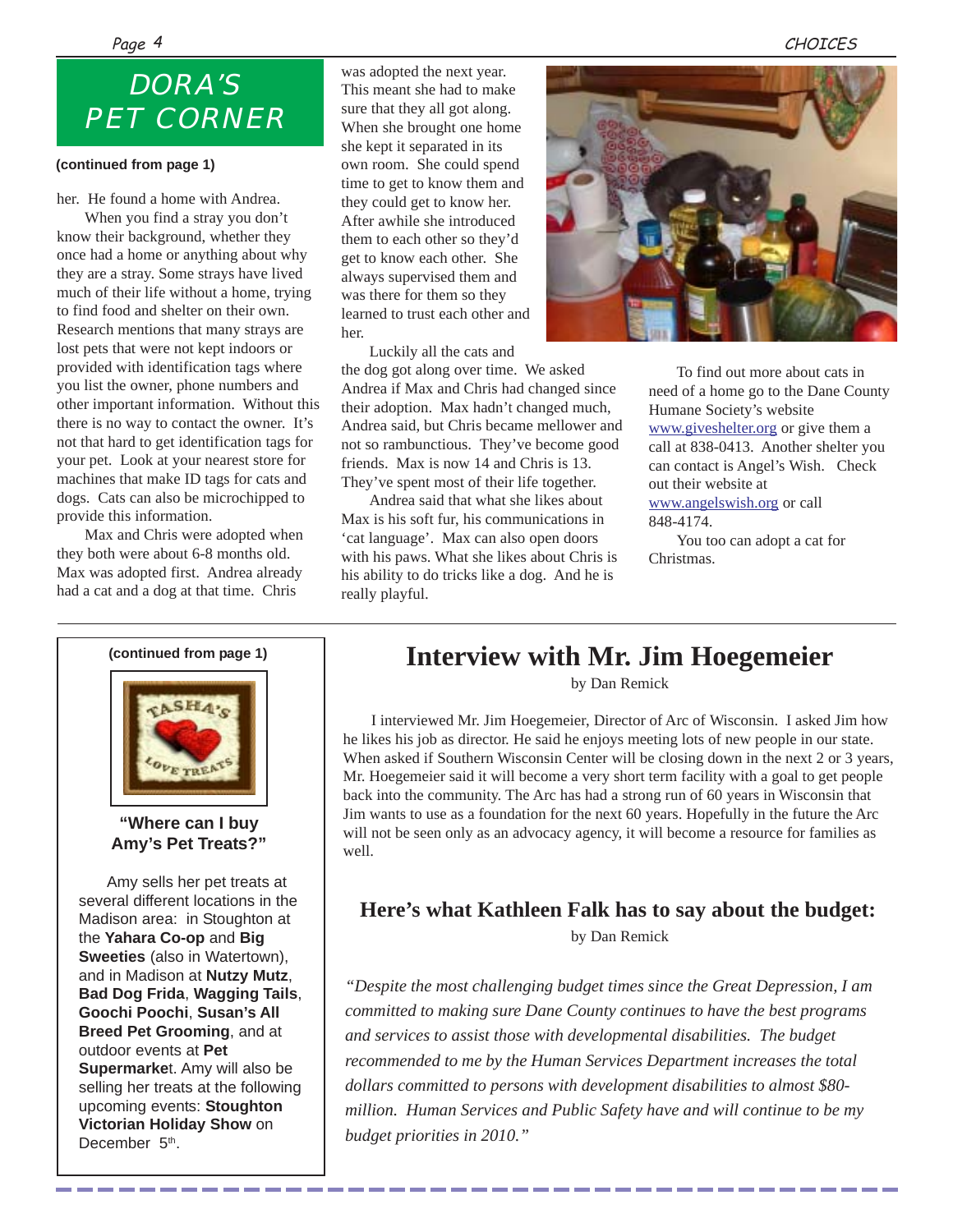### **Employment First-Wisconsin**

by Jeffrey Johnson

The goal of the Employment First Initiative is to have a wide variety of jobs available to people with disabilities. People involved with Employment First are trying to help people with disabilities get good and safe jobs in the community. Employment First also wants to help high schools get involved, along with vocational support providers, county staff, managed care organizations, consumers and family members.

Employment First is organized by the state chapter of APSE. APSE is the Association for Persons in Supported Employment. States that already have Employment First Initiatives are: Minnesota, Indiana, Iowa, Mississippi and Tennessee.

Employment First works to address barriers to employment. Public transportation is a big barrier for consumers when getting to a job. However, Madison has good bus services including the Metro Plus. But, if a

consumer has a job in Waunakee buses stop at the corner of University Ave and highway Q. They might have to get a ride from a friend or family member to get to work. Waunakee is a small community where there is little transportation or no transportation at all. Sun Prairie, Deforest, Monona, and Janesville don't have as good of local transportation as Madison has. Many other parts of the state outside of cities also do not have many public transportation options.

Employment First is trying to figure out how to get people into community jobs. Education is an important factor. The schools should inform parents what happens in workshops and on any given day if there is not work. When someone has down time they are not making any money at all. Some consumers enjoy going to a workshop every day. How much can a consumer makes on a job depends on the job you are doing. Consumers should all know their options

and have a choice if they want to work out in the community or in a workshop. Dane County policy encourages high schools students and helps consumers have jobs in the community.

In Dane County, some people with disabilities own businesses called microenterprises. This is one way to get employment. Dane County helps fund micro enterprises jobs for students coming out of high school. Parents must get involved from the start. The parents are good advocates for their sons and daughters.

If you want to get involved in the state-wide Employment First Initiative, please contact Nancy Molfenter at nancym\_wiapse@earthlink.net



**COLORS BY FULTON**

Announcement





M-F 9-8 Sat. 9-5 Sun. 11-4 4118 Monona Dr.

Fulton Damm, owner of micro enterprise business Colors by Fulton, has set up shop inside the Madison Craft & Gift Shops. His ceramics may be found in an area in the stores last isle. Please shop today to find great gift ideas! Lake Edge Shopping Center corner of Buckeye & Monona Dr.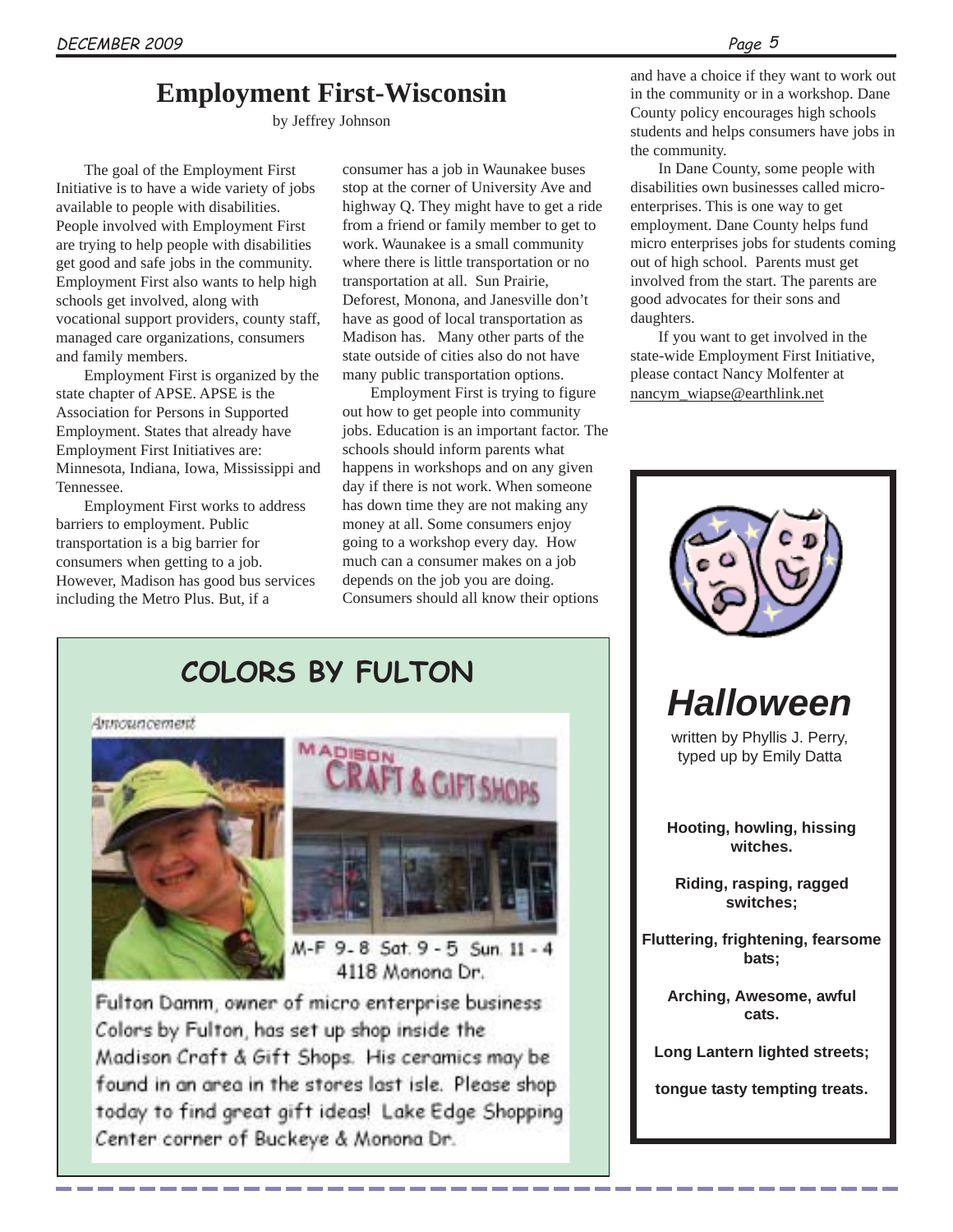### **BOOK REVIEW by Christa Decker** *Vanish With The Rose* by Barbara Michaels

This story is about a woman, Diana, whose brother



suddenly disappears. Although she is an attorney, she disguises herself as a Landscape Expert and goes to work at the last place her brother had been living. She starts investigating and tries to find the answer as to what happened to him. Suspense and tension increase as she searches for clues.

I liked this book because it was a very good mystery. There was nothing I didn't like about it. I would recommend

this book to anyone who enjoys suspense.



**Arc Day Trippers – Brewer's Game** by Cindy Wegner

I went to a Brewer's game at Miller Park in Milwaukee. We had a picnic lunch in Deerfield before the game. Arc provided sub sandwiches, cookies, string cheese, pop and water.

The Brewer's won the game, 12 to 9. We left for Milwaukee at 9:30 in the morning and got home at 7:45pm.

### **The River Food Pantry** by Sue Helgesen

 I go to Mad City Church. Two members of Mad City Church started a food pantry with a lot of volunteer help from church members. I wasn't really going there because I thought it was junk food. One day I went there with Kathy, the church receptionist. I was surprised to see how much healthy food they had. They had Fiber One products, Quick Quaker Barley, Kettle Chips, Juice, Broccoli, tomatoes and more. Also things like lunch meat and chicken. I was surprised. Some one donated them a

huge garden to grow fresh produce like tomatoes and other healthy veggies. They have clothes and school supplies too. This pantry also serves hot meals. It is nice to have a pantry that serves health food.

Again though, I was surprised or shocked to see all the health food. So if you know some body who doesn't have much money and is on a special diet to lose weight or some thing, there is a good pantry out there called The River Food Pantry. They and we at the church are glad to help people that need it. They are in the North Port apartment neighborhood at 2201 Darwin Rd. There is more information on their web site which is www.therivermadison.org



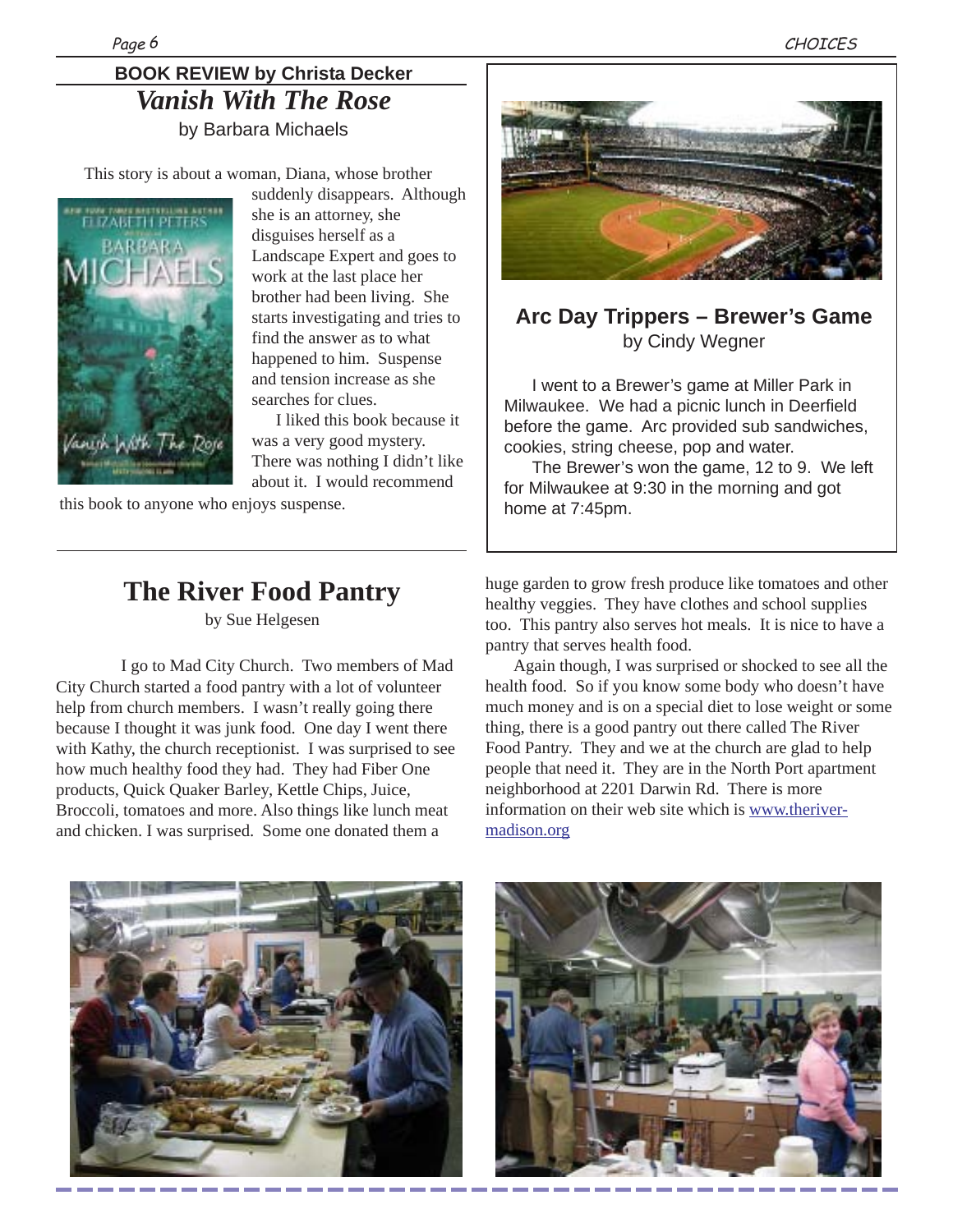### **Saying Goodbye to Nancy Shook**

by Jeffrey Johnson

#### Although Nancy Shook likes the people she works with and she says that it is a very interesting job, she is retiring this December. Nancy's job title at Waisman is Senior Clinical Nurse Specialist, but professionally she is an



Advanced Practice Nurse Prescriber. This has taken a lot of schooling but she still likes to use her basic nursing skills. Nancy likes discovering how people think and prefers working with the brain.

Nancy Shook started working at the UW Waisman Center in September 1996. Nancy had just finished working on her first master's degree in social work. Her

professor, Don Anderson, recommended Nancy for the nursing position at the UW Waisman Center Outreach. When she first started she was teaching some classes and doing basic nursing care.

After Nancy received her second master's degree in nursing focusing on mental health, the kind of work began to change. She started working more with DD clients with health problems, health consultations, and as a psychiatric nurse and nurse prescriber. Nancy started classes for Safe Medication Administration, Seizure Awareness, Mental Health and DD (along with Axel Junker and Paul White) and continued the Blood Borne Pathogens (BBP) class, as well as helped to expand the Waisman TIES Clinics from 2 hours per month to 2 days per month. She also helped increase the amount of recordkeeping for clients.

Nancy is not sure who will be taking her place when she leaves. The things Nancy has been missing now she can do a lot more of, like gardening and bike riding and reading. She will also get to spend more time with her husband who has been retired for 3 years. Nancy says she will miss her colleagues and TIES Clinic patients and teams, but that it makes more sense for her to retire this year, due to WI Retirement System policies. We at Waisman Outreach really enjoyed working with Nancy and we are going to miss her very much.

**Dane County Transition Program**

by Jeffrey Johnson

Kurt Svensson is one of the two transition coordinators for Dane County. Kurt establishes contacts within the DD System as the Transition Coordinator. Molly Damon is the Systems Transition Coordinator. She does outreach with families and younger consumers, as well as working with EmployAlliance, Partners with Business and Project Search.

The schools help students find employment. The Transition program introduces them to long-term support system in Dane County. Kurt helps pull the team and paperwork together. The teams include family, schools, DVR, and vocational providers. Students with disabilities may be eligible for long term support services through Dane County Human Services. They can stay in high school until they are 21 years old. They will receive vocational support, transition planning support, and advocacy support.

Kurt used to be a case manager at Goodwill, a vocational agency. He became a support broker in 2004. He then became the Transition Coordinator in 2005. He likes helping students with their support plans and helping with jobs in the community. He is on his 5<sup>th</sup> class of the Transition students.

Kurt found out about being a Transition Coordinator from his supervisor, Alexa Butzbaugh, at Progressive Community Services brokering agency. Kurt's background is in vocational support so it seemed to make sense for him to become the Transition Coordinator.

There is a new support model called Partners with Business (PWB) to help with natural supports with instead of direct vocational coaches. This makes the vocational agency just a point of reference. This puts training and ongoing support in the hands of businesses.

The Self-Directed Services (SDS) program in Dane County gives people with disabilities more freedom and more choices. They can make the choices of how to spend their SDS budget and which vocational agency to hire if they use one.

### **Life After High School**

by Alison Martens

On my first day I was nervous and excited. I met my staff at Nazareth Center. They were happy to see me. I was very excited. I volunteer at Nazareth Center three times a week.

After lunch I went to my office at CLC (Community Living Connections). My whole family helped me set up. My brother got me a job at Select Publishing where I type labels in my office.

I also volunteer at the Senior Center where I get to see my friends. I like watching the line dancers. I go to the library and read to my friend, Tara too.

I have met a lot of cool people while working. I have met new people at CLC, Stoughton Cabs, the library, and new friends at Nazareth Center. I like all of them. I like working. It is a lot different than school. I miss my friends but I still get to see them. I wanted to tell everyone thank you for helping, I love it!

---------------

Page 7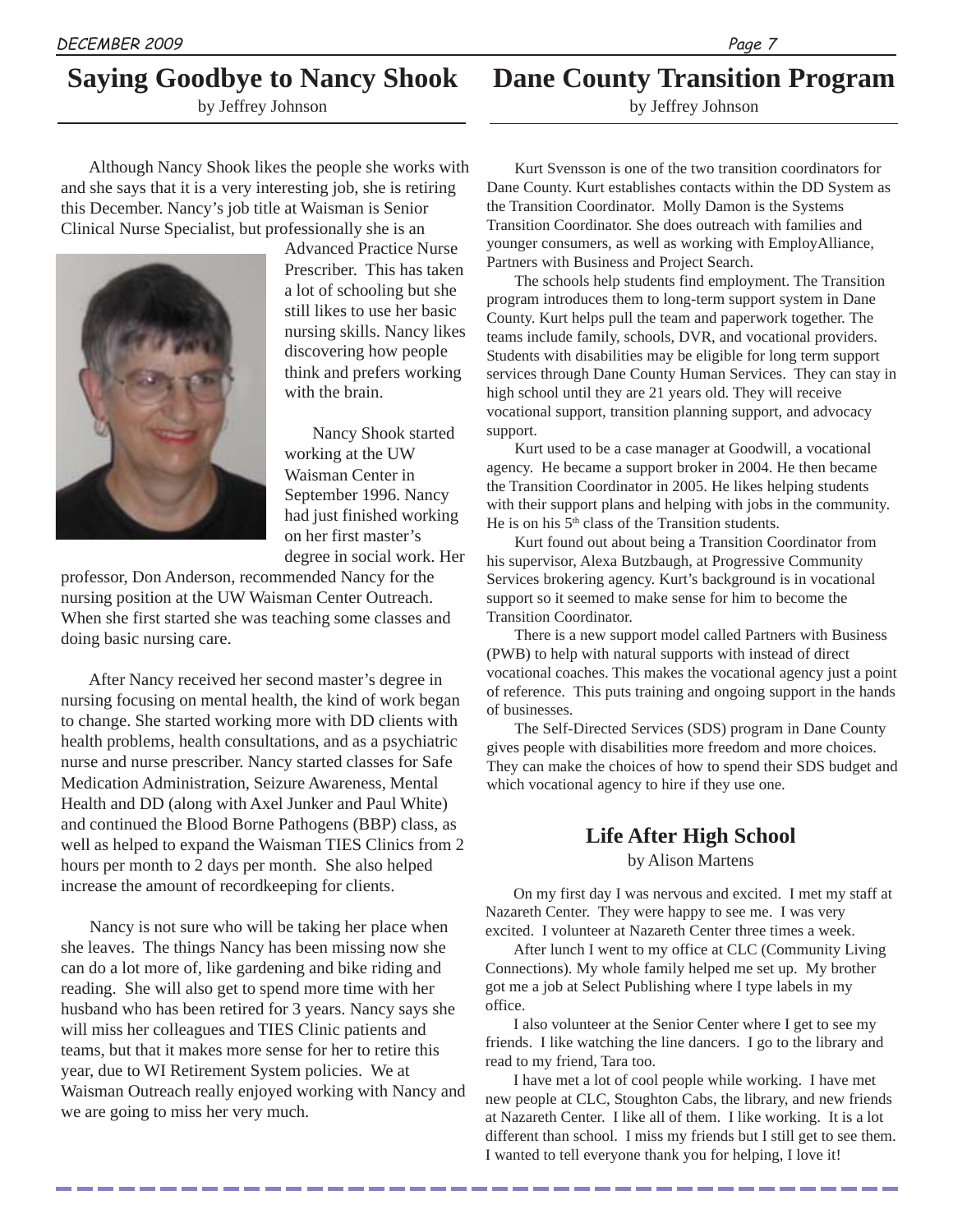## **The SOUND RESPONSE Program**

### **An Interview With Christopher Patterson**

by Catherine Clodius



I had the pleasure and honor of sitting down with Chris recently to find out some information on Sound Response.

My first question to Chris was when did Sound Response start and if it is statewide. Chris told me that Sound Response is not statewide and is only available in Dane County. Sound Response started in July of 2002.

My next question was how is Sound Response funded and how many consumers does Sound Response serve. Chris told me that Sound Response is funded by CIP and is currently serving 220 consumers and it has expanded by 40 consumers in the last six months.

My last question was how do you see technology expanding and was told that sensors can be used in a variety of ways and Sound Response is exploring new ways to use sensors.

I would like to thank Chris for taking time out of his schedule to talk to me about Sound Response. I think it is a great tool especially when budgets are shrinking and residential agencies are trying to find more effective ways to keep consumers safe when they don't have staff overnight.

**Dani Lockwood**

by Jeffrey Johnson

Dani used to work for Channels to Employment. Her advisor told her about Sound Response and thought this might be a good place for her to work. She started at Sound Response March 3rd, 2002, the same year the agency began.

Sound Response gives overnight support to clients across Dane County.



They train responders and have them meet clients during the day to become familiar with their individual routines and personalities. Dani attends team and staff meetings and helps with the annual party. She installs new equipment into client's homes. She enjoys S. R. because they help give lots of independence to clients. Dani says she loves all of her co-workers.

When Dani has time off she likes to sleep. She also likes to hang out with her nieces. Dani likes to go to beer gardens to hang out with friends. She enjoys skiing in the winter, and plays kickball in the summer time.

#### **Duane Tempel**

by Jeffrey Johnson

Duane Tempel started working as the director for Sound Response on March 3rd, 2002. As the director he talks to families across Dane County to coordinate support plans for new clients. He is responsible for installing equipment at client's houses. Sound Response's equipment and support eliminates the need for over night staff and this helps their clients be more independent. Sound Response support involves a team of responders and a centrally located monitoring site connected to residences through a variety of electronic sensing devices. When the house alarms go off the responder on duty will go over to the clients' house to try to solve the problem or respond to the emergency.

Duane is also the party planner for Sound Response. He likes who he works with at Sound Response. Duane likes to sleep and hang out with his friends. Duane enjoys bicycling, golf, and water polo. He volunteers at the Taste of Madison to help support United Cerebral Palsy.

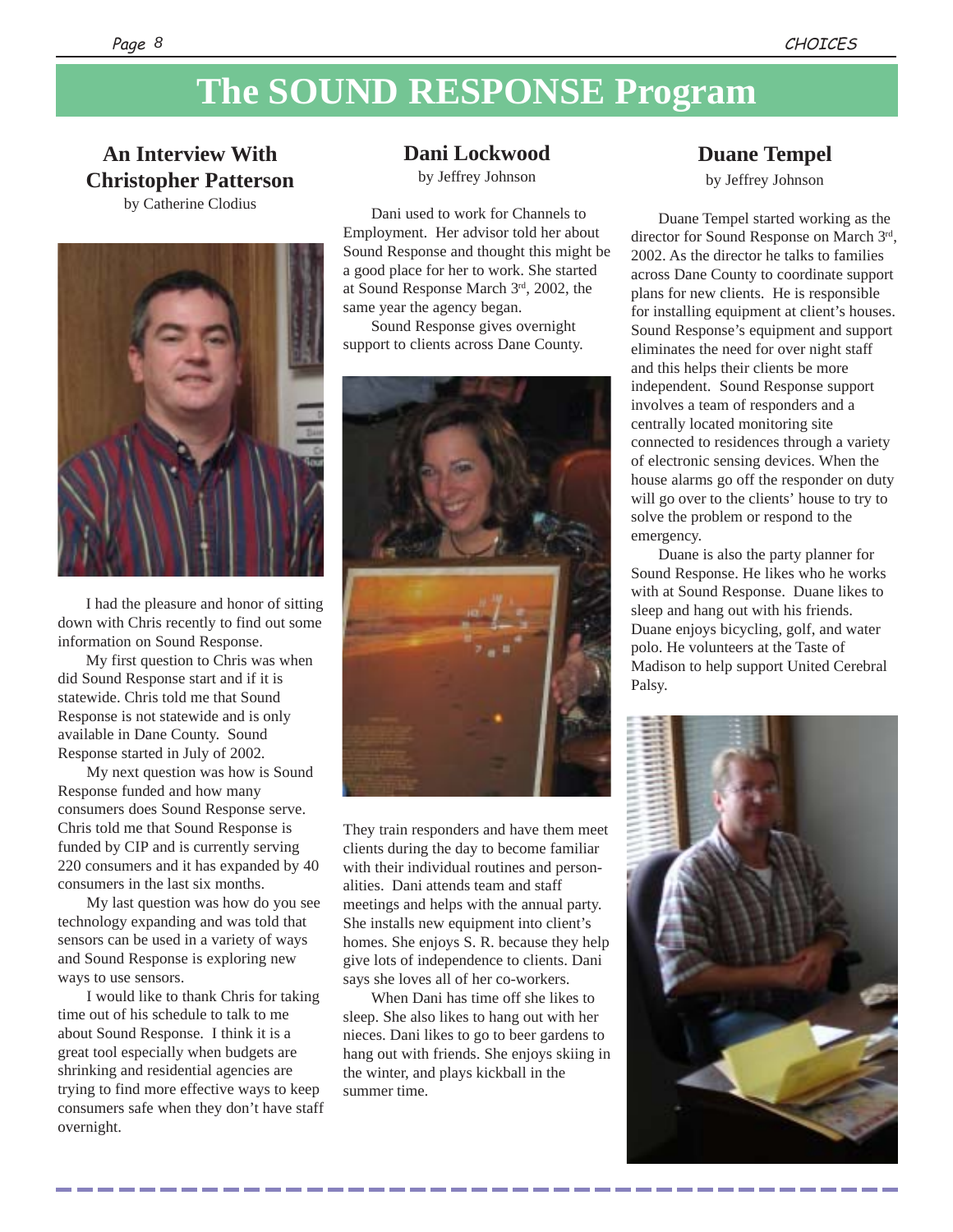### **Ticket requests must be received by Monday, December 21, 2009!**

## **ANNOUNCEMENT: 2010 WINTER BALL**

**The Winter Ball –** *sponsored by The Arc-Dane County, Epilepsy Foundation and the Madison Concourse Hotel* – will be held on **Sunday, January 10, 2010 from 2:00 – 5:00 p.m.** at **The Madison Concourse Hotel, 1 West Dayton St., Madison, WI.** Tickets must be **pre-purchased** from The Arc-Dane County for each person. (Sorry, no free tickets for staff, attendants, or family members). The ticket includes the Ball and light snacks. The Epilepsy Foundation will be sponsoring some hot and cold snacks at the beginning of the evening's festivities 'til they are gone (2:00-3:00 p.m.)



**COST: \$3.00 --** The Arc-Dane County member  **\$5.00 --** Non-member

In order to make preparations for food and plan for this event, **ticket requests must be received by Monday, December 21, 2009.** Upon receipt of the ticket request and payment, the tickets will be mailed prior to the event. Each person, family or agency is responsible for distributing the tickets purchased. If you have ordered too many tickets or need more tickets, please network with others so that the tickets may be used. Tickets will be distributed on a first come-first served basis.



**NOTE:** All clients must carry **emergency contact information** at The Winter Ball. All clients must provide **own transportation** to and from The Winter Ball.

|                |                            | <b>2010 Winter Ball TICKET REQUEST FORM</b><br>(Please list name and/or agency of person responsible for distributing tickets purchased) |                                 |
|----------------|----------------------------|------------------------------------------------------------------------------------------------------------------------------------------|---------------------------------|
|                |                            |                                                                                                                                          |                                 |
|                |                            |                                                                                                                                          |                                 |
|                |                            |                                                                                                                                          |                                 |
|                |                            | $\text{TICKETS} \otimes $5.00 \text{ (Non-member)} \dots \dots \dots \dots \dots \dots \dots \dots \$                                    |                                 |
|                |                            | TOTAL DUE: \$                                                                                                                            |                                 |
|                |                            | <b>SEND FORM &amp; PAYMENT payable to The Arc-Dane County:</b>                                                                           |                                 |
|                |                            | The Arc-Dane County<br>Paul A. Yochum, Exec. Dir.<br>6602 Grand Teton Plaza<br>Madison, WI 53719                                         |                                 |
| FAX#: 833-1307 | <b>TELEPHONE: 833-1199</b> | E-MAIL: arcdane@chorus.net                                                                                                               | Web site: www.arcdanecounty.org |